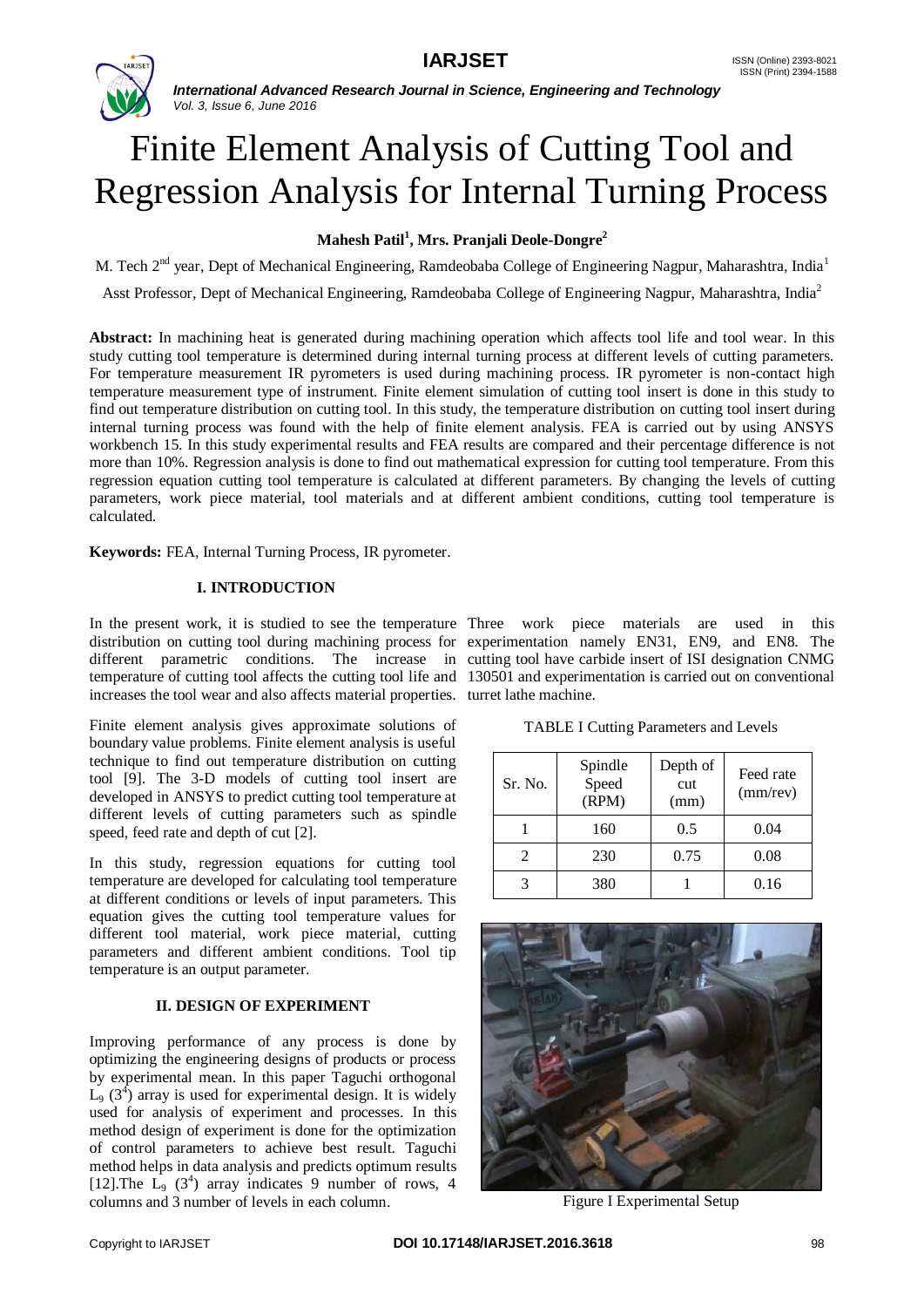

TABLE II Observation Table

| Sr.<br>No | Spindle<br>speed<br>(RPM) | Dept<br>h of<br>cut<br>(mm) | Feed<br>rate<br>$\text{m}$<br>rev) | $T^0C$<br>(EN<br>31) | $T^0C$<br>(EN<br>9) | $T^0C$<br>(EN<br>8) |
|-----------|---------------------------|-----------------------------|------------------------------------|----------------------|---------------------|---------------------|
| 1         | 160                       | 0.5                         | 0.04                               | 70                   | 50                  | 48                  |
| 2         | 160                       | 0.75                        | 0.08                               | 90                   | 83                  | 77                  |
| 3         | 160                       | 1                           | 0.16                               | 115                  | 90                  | 88                  |
| 4         | 230                       | 0.5                         | 0.08                               | 95                   | 86                  | 85                  |
| 5         | 230                       | 0.75                        | 0.16                               | 130                  | 99                  | 95                  |
| 6         | 230                       | 1                           | 0.04                               | 165                  | 160                 | 155                 |
| 7         | 380                       | 0.5                         | 0.16                               | 120                  | 101                 | 98                  |
| 8         | 380                       | 0.75                        | 0.04                               | 141                  | 130                 | 122                 |
| 9         | 380                       | 1                           | 0.08                               | 180                  | 171                 | 165                 |

# **III. WORK PIECE MATERIALS**

There are three work piece materials are used in this experimentation are EN31, EN9, EN8. The work pieces selected for the experiment are: (EN refers to the European Norms)

## TABLE III Chemical Composition of Work Piece Materials

| Content     | EN <sub>8</sub>    | EN <sub>9</sub> | <b>EN31</b>  |
|-------------|--------------------|-----------------|--------------|
| Carbon %    | $0.36-$            | $0.5 - 0.6$     | $0.9 - 1.2$  |
|             | 0.44               |                 |              |
| Silicon %   | $0.1 - 0.4$        | $0.5 - 0.8$     | $0.3 - 0.75$ |
| Manganese % | $0.6 - 1$          | $0.05 - 0.35$   | $0.1 - 0.35$ |
| Sulphur %   | $0.05 \text{ max}$ | $0.04$ max      | 0.04         |
| Phosphorous | $0.05 \text{ max}$ | $0.04$ max      | 0.04         |
| %           |                    |                 |              |

## **IV. FINITE ELEMENT ANALYSIS OF CUTTING TOOL TEMPERATURE**

Finite element analysis is a computerized based technique for predicting how a product reacts to real-world forces, heat flow, temperature distribution and other physical effects [4]. Finite element analysis shows whether a  $h =$ Convective heat transfer coefficient (w/m<sup>2</sup>k) product will break, wear out, or work the way it was  $\Delta T =$  Temperature difference (<sup>0</sup>C) designed[2]. In this study application of FEA (Finite Element Analysis) for thermal analysis of single point Table V Convective Heat Transfer Coefficient Values for cutting tool in an internal turning process is done. The comparison was made between FEA results and experimental results. The FEA results were verified with experimental results. FEA was used to observe the effects of various cutting parameters, the tool geometry, the tool material and the rate of heat dissipation.

#### A. STEPS IN FINITE ELEMENT ANALYSIS

- Add material properties in library of engineering materials in ANSYS
- Create geometry
- Meshing
- Boundary Conditions
- Results

TABLE IV Input Values of the FEA Model for the Cutting Tool

| Thermal conductivity of the tool<br>$K$ (W/m <sup>o</sup> C) | $84 \text{ W/m}^0\text{C}$        |
|--------------------------------------------------------------|-----------------------------------|
| Ambient temperature $T\infty$ ( <sup>0</sup> C)              | $25\,\mathrm{^0C}$                |
| Convection<br>transfer<br>heat<br>coefficient h $(W/m^2 C)$  | $25 \text{ W/m}^2$ <sup>0</sup> C |
| Density $(kg/m^3)$                                           | $15800 \text{ kg/m}^3$            |
| Yang modulus of elasticity (MPa)                             | 686 MPa                           |
| Poisson's ratio                                              | 0.22                              |
| Specific Heat $(J/kg^{0}\overline{C})$                       | $292$ J/kg <sup>o</sup> C         |
| Compressive ultimate<br>strength<br>(MPa)                    | 6833 MPa                          |
| Tensile ultimate strength (MPa)                              | 530 MPa                           |
| Bulk modulus (MPa)                                           | 408 MPa                           |

In this finite element analysis insert geometry was selected for finite element simulation and the temperature distribution along the surface of insert geometry was found. Boundary conditions given at the time of simulation are given below.

- Ambient temperature
- Initial temperature of insert
- Consider the natural convection for heat transfer from insert to surrounding
- Give the heat flux to that portion of insert which is in contact with work piece material.
- Heat losses due to radiation are very small and it is neglected.

Here, the ambient temperature is taken as  $25^{\circ}$ C and initial temperature of insert is taken as  $22^{\circ}$ C. Convective heat transfer coefficient value for natural convection for air is taken according to the temperature difference of insert and surrounding.

The convective heat transfer coefficient is calculated from given relation as follows [15].

$$
h = 1.32 \times \left(\frac{\Delta T}{L}\right)^{0.25} \tag{1}
$$

Natural Convection

| Sr. No. | $h$ (EN 31) | $h$ (EN 9) | $h$ (EN $8$ ) |
|---------|-------------|------------|---------------|
| 1       | 19.53       | 17.075     | 16.7616       |
| 2       | 21.3157     | 20.744     | 20.2145       |
| 3       | 23.05       | 21.3157    | 21.1573       |
| 4       | 21.69       | 20.99      | 20.9126       |
| 5       | 23.92       | 21.9885    | 21.6972       |
| 6       | 25.66       | 25.4415    | 25.2079       |
| 7       | 23.355      | 22.13      | 21.9168       |
| 8       | 24.5166     | 23.9292    | 23.4733       |
| 9       | 26.3171     | 25.934     | 25.6689       |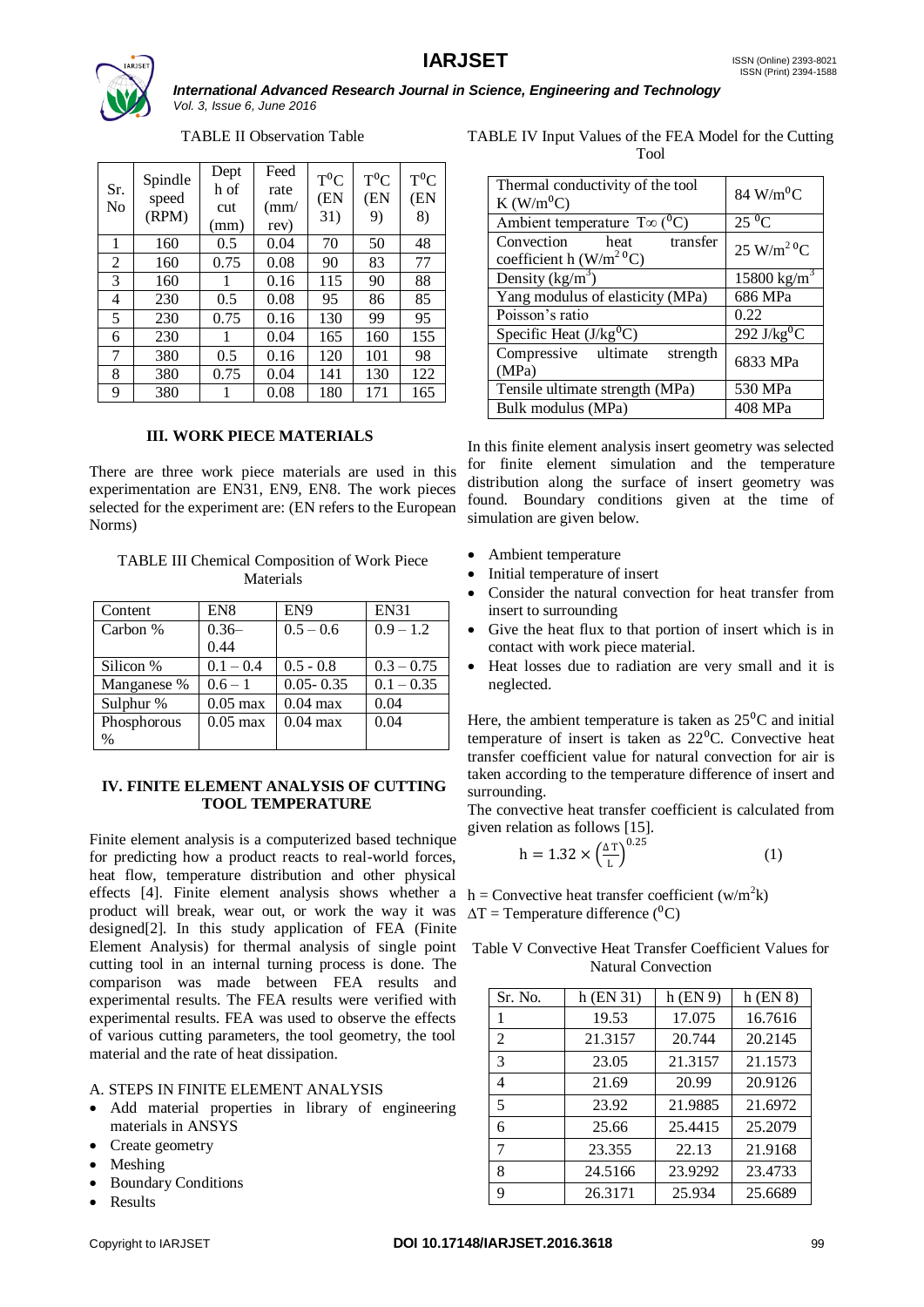

The heat flux is given to that area of insert which is in contact with the work piece material at the time of machining process. The convective heat transfer coefficient for the top surface of the cutting tool insert was set as a value obtained from the above relation, where the heating zone on the corner is: Area =  $\pi \times 1 \text{ (mm}^2)/4 = 0.78$  $\times 10^{-6}$ m<sup>2</sup>.

Heat flux is calculated from following formula [2].

$$
-K\frac{\partial T}{\partial n} = q''(T)
$$
 (2)

# Table VI Heat Flux Values for Each Level of Parameters

|                | Temp.            | Heat              | Temp.           | Heat           | Temp.           | Heat |
|----------------|------------------|-------------------|-----------------|----------------|-----------------|------|
| Sr.            | with             | Flux              | with            | Flux           | with            | Flux |
| N <sub>0</sub> | <b>EN31</b>      | (M <sup>2</sup> ) | EN <sub>9</sub> | (MW            | EN <sub>8</sub> | (MW) |
|                | $(^0\mathrm{C})$ | W)                | $(^0C)$         |                | $(^0C)$         |      |
| 1              | 70               | 3.7               | 50              | $\overline{c}$ | 48              | 1.9  |
| $\overline{c}$ | 90               | 5.4               | 83              | 4.8            | 77              | 4.4  |
| 3              | 123              | 8.1               | 90              | 5.4            | 88              | 5.2  |
| 4              | 95               | 5.8               | 86              | 5              | 85              | 5    |
| 5              | 120              | 7.8               | 99              | 6.2            | 95              | 5.8  |
| 6              | 165              | 11.7              | 160             | 11.3           | 155             | 10.6 |
| 7              | 130              | 8.8               | 101             | 6.3            | 98              | 6    |
| 8              | 141              | 9.7               | 130             | 8.8            | 122             | 8.1  |
| 9              | 180              | 13                | 171             | 12.2           | 165             | 11.7 |

Table VII Comparative Result Obtained for Tool with Work Piece Materials EN31

| Sr.<br>No.     | Spindle<br>speed<br>(rpm) | Depth<br>of cut<br>(mm) | Feed<br>rate<br>$\text{m}$<br>rev) | Exp.<br>$T^0 C$ | <b>FEA</b><br>$T^0C$ | $\frac{0}{0}$<br>Diff |
|----------------|---------------------------|-------------------------|------------------------------------|-----------------|----------------------|-----------------------|
| 1              | 160                       | 0.5                     | 0.04                               | 70              | 74                   | 7.1                   |
| $\overline{2}$ | 160                       | 0.75                    | 0.08                               | 90              | 97                   | 7.7                   |
| 3              | 160                       | 1                       | 0.16                               | 123             | 130                  | 5.83                  |
| 4              | 230                       | 0.5                     | 0.08                               | 95              | 101                  | 6.3                   |
| 5              | 230                       | 0.75                    | 0.16                               | 120             | 127                  | 5.83                  |
| 6              | 230                       | 1                       | 0.04                               | 165             | 176                  | 6.7                   |
| 7              | 380                       | 0.5                     | 0.16                               | 130             | 141                  | 8.46                  |
| 8              | 380                       | 0.75                    | 0.04                               | 141             | 150                  | 6.38                  |
| 9              | 380                       | 1                       | 0.08                               | 180             | 185                  | 2.77                  |

Table VIII Comparative Result Obtained for Tool with Work Piece Materials EN9

| Sr.<br>No. | Spindle<br>speed<br>(rpm) | Depth<br>of cut<br>(mm) | Feed<br>rate<br>$\rm (mm/$<br>rev) | Exp.<br>$T^0 C$ | <b>FEA</b><br>$T^0$<br>C | $\%$<br>Diff |
|------------|---------------------------|-------------------------|------------------------------------|-----------------|--------------------------|--------------|
| 1          | 160                       | 0.5                     | 0.04                               | 50              | 53                       | 6            |
| 2          | 160                       | 0.75                    | 0.08                               | 83              | 88                       | 6.02         |
| 3          | 160                       | 1                       | 0.16                               | 90              | 96                       | 6.6          |
| 4          | 230                       | 0.5                     | 0.08                               | 86              | 93                       | 8.1          |
| 5          | 230                       | 0.75                    | 0.16                               | 99              | 108                      | 9            |
| 6          | 230                       | 1                       | 0.04                               | 160             | 171                      | 6.8          |
| 7          | 380                       | 0.5                     | 0.16                               | 101             | 109                      | 7.9          |
| 8          | 380                       | 0.75                    | 0.04                               | 130             | 140                      | 7.6          |
| 9          | 380                       |                         | 0.08                               | 171             | 182                      | 6.4          |

Table IX Comparative Result Obtained for Tool with Work Piece Materials EN8

| Sr.<br>No      | Spindle<br>speed<br>(rpm) | Depth<br>of cut<br>(mm) | Feed<br>rate<br>$\text{m}$<br>rev) | Exp.<br>$T^0 C$ | <b>FEA</b><br>$T^0 C$ | $\%$<br>Diff |
|----------------|---------------------------|-------------------------|------------------------------------|-----------------|-----------------------|--------------|
| 1              | 160                       | 0.5                     | 0.04                               | 48              | 52                    | 8.3          |
| 2              | 160                       | 0.75                    | 0.08                               | 77              | 83                    | 7.8          |
| 3              | 160                       |                         | 0.16                               | 88              | 95                    | 7.9          |
| $\overline{4}$ | 230                       | 0.5                     | 0.08                               | 85              | 92                    | 8.2          |
| 5              | 230                       | 0.75                    | 0.16                               | 95              | 103                   | 8.4          |
| 6              | 230                       | 1                       | 0.04                               | 155             | 166                   | 7            |
| $\overline{7}$ | 380                       | 0.5                     | 0.16                               | 98              | 107                   | 9.1          |
| 8              | 380                       | 0.75                    | 0.04                               | 122             | 131                   | 7.3          |
| 9              | 380                       | 1                       | 0.08                               | 165             | 175                   | 6            |



Figure 2 Insert Geometry exposed to natural Convection



Figure 3 showing Meshing of Insert geometry



Figure 4 Insert geometry with heat flux



Figure 5 Cutting tool at Spindle speed 160 RPM, Depth of cut 0.5 mm, Feed rate 0.04 mm/rev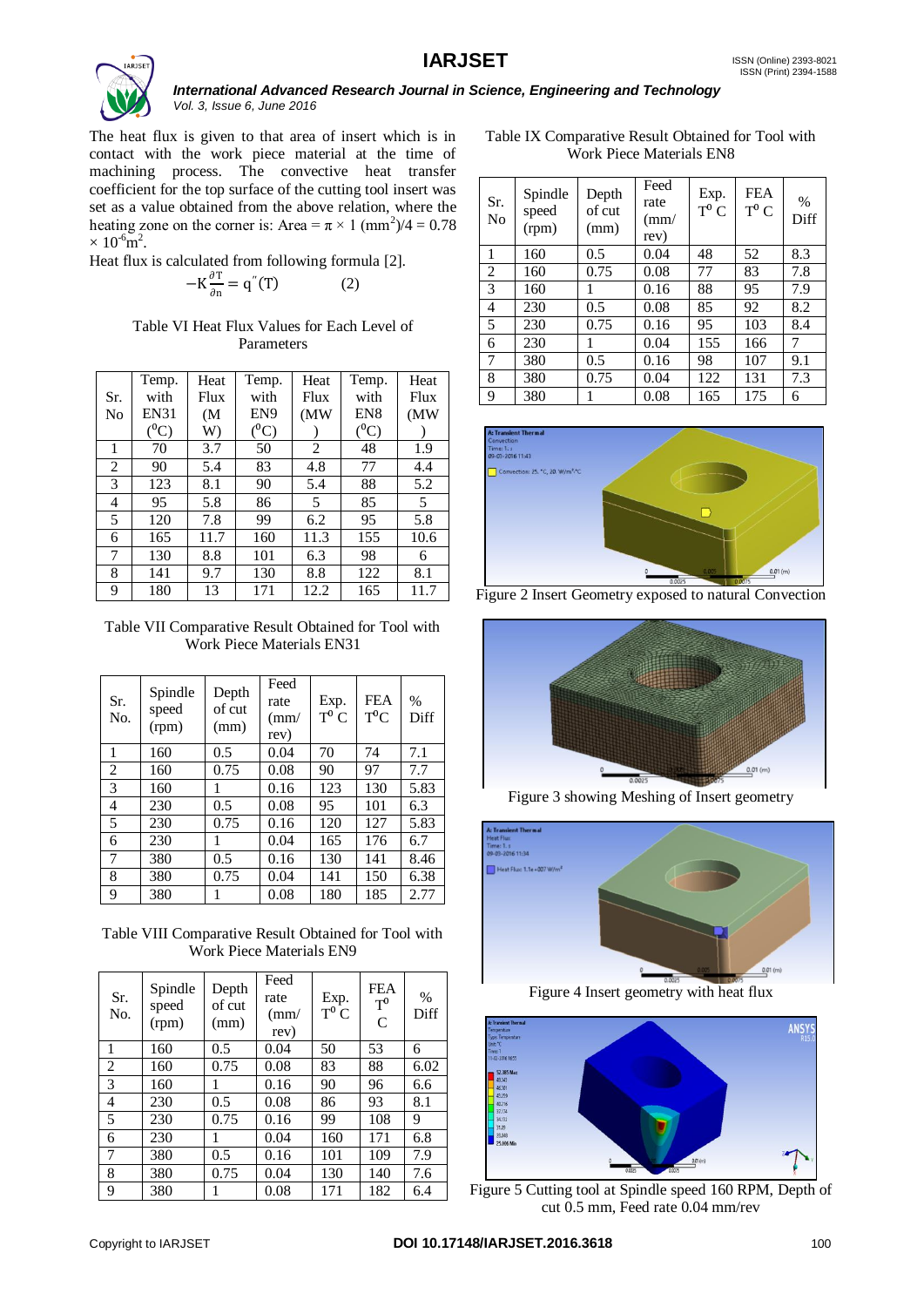



Figure 6 Cutting tool at Spindle speed 160 RPM, Depth of cut 1mm, Feed rate 0.16 mm/rev



Figure 7 Cutting tool at Spindle speed 380 RPM, Depth of cut 1mm, Feed rate 0.08 mm/rev

## **V. REGRESSION ANALYSIS**

In this study, regression equation is developed for calculating tool temperature at different process variables. Tool temperature is a response variable and other variables are input variables.

# A. Dimensional Analysis

Dimensional analysis is a method by which the information is deduced about a phenomenon from the single premise that the phenomenon can be described by a dimensionally correct equation among certain variables [14].

calculated by regression analysis of the experimental data variables. of the all variables [13].

Cutting tool temperature T is the function of the following variables.

$$
T = f\begin{pmatrix} D_{\frac{\text{i}w}{p}}, K_{\text{tool}}, K_{\frac{w}{p}}, Cp_{\text{tool}}, Cp_{\frac{w}{p}}, p_{\text{tool}}, p_{\frac{w}{p}} \\ h_{\text{air}}, V, D_{\text{oc}}, F_{r} \end{pmatrix} (3)
$$

T Tool tip temperature  $(^0C)$ 

V Spindle Speed (RPS)

 $D_{\alpha}$  Depth of cut (m)

 $F_r$ Feed Rate (m/rev)

 $D_{iw/p}$ Internal Diameter of work piece (m)

 $K_{\text{tool}}$  Thermal conductivity of tool material (w/m k)

 $K_{w/n}$ Thermal conductivity of work piece material (w/m k)  $Cp_{\text{tool}}$  Specific heat of tool material (J/kg k)

 $Cp_{w/n}$ Specific heat of work piece material (J/kg k)  $\rho_{\text{tool}}$  Density of tool material (kg/m<sup>3</sup>)  $\rho_{w/p}^{cor}$ Density of work piece material (kg/m<sup>3</sup>)  $h_{air}$ Convective heat transfer coefficient (w/m<sup>2</sup>k) Total number of variables  $= 12$ Number of fundamental dimensions  $= 4$ Number of  $\pi$  terms = Total number of variables - Number of fundamental dimensions  $= 12 - 4 = 8$ 

Repeating Variables = Diw/p  $f$  ( $\pi_1$ ,  $\pi_2$ ,  $\pi_3$ ,  $\pi_4$ ,  $\pi_5$ ,  $\pi_6$ ,  $\pi_7$ ,  $\pi_8$ )  $= 0$ 

The values different constants, repeating variables and non-repeating variables are clubbed together to form the equations in the terms of  $\pi$ .

 $\pi_1 = (D_{\text{iw/p}})^a_1 \times (K_{\text{tool}})^b_1 \times (Cp_{\text{tool}})^c_1 \times (\rho_{\text{tool}})^d_1 \times (T)$  $\pi_2 = (D_{\text{iw/p}})^a_2 \times (K_{\text{tool}})^b_2 \times (Cp_{\text{tool}})^c_2 \times (\rho_{\text{tool}})^d_2 \times (k_{\text{w/p}})$  $\pi_3 = (D_{\text{iw}/\text{p}})^a{}_3 \times (K_{\text{tool}})^b{}_3 \times (Cp_{\text{tool}})^c{}_3 \times (\rho_{\text{tool}})^d{}_3 \times (Cp_{\text{w}/\text{p}})$  $\pi_4 = (\mathbf{D}_{\text{iw/p}})^a_4 \times (\mathbf{K}_{\text{tool}})^b_4 \times (\mathbf{C} \mathbf{p}_{\text{tool}})^c_4 \times (\mathbf{\rho}_{\text{tool}})^d_4 \times (\mathbf{\rho}_{\text{w/p}})$  $\pi_5 = (D_{\text{iw/p}})^a_5 \times (K_{\text{tool}})^b_5 \times (Cp_{\text{tool}})^c_5 \times (\rho_{\text{tool}})^d_5 \times (V)$  $\pi_6 = (D_{\text{iw}/\text{p}})^a{}_6 \times (K_{\text{tool}})^b{}_6 \times (Cp_{\text{tool}})^c{}_6 \times (\rho_{\text{tool}})^d{}_6 \times (D_{\text{oc}})$  $\pi_7=(\mathrm{D}_{\mathrm{iw}/\mathrm{p}})^a{}_\mathrm{7}\times(\mathrm{K}_{\mathrm{tool}})^\mathrm{b}{}_\mathrm{7}\times(\mathrm{Cp}_{\mathrm{tool}})^\mathrm{c}{}_\mathrm{7}\times(\rho_{\mathrm{tool}})^\mathrm{d}{}_\mathrm{7}\times(\mathrm{F}_\mathrm{r})$  $\pi 8 = (D_{i w/p})^8 \times (K_{\text{tool}})^6 \times (C_{\text{Pool}})^c \times (\rho_{\text{tool}})^d \times (h_{\text{air}})$ 

After calculating values of a, b, c and d, the  $\pi$  terms are follows:

$$
\begin{array}{l} \pi_1 = (D_{\mathrm{iw}/\mathrm{p}})^2{\times} (K_{\mathrm{tool}})^2{\times} (C p_{\mathrm{tool}})^3{\times} (\rho_{\mathrm{tool}})^2{\times} (T) \\ \pi_2 = (K_{\mathrm{tool}})^{-1}{\times}~ (k_{\mathrm{w}/\mathrm{p}}) \\ \pi_3 = (C p_{\mathrm{tool}})^{-1}{\times}~ (C p_{\mathrm{w}/\mathrm{p}}) \\ \pi_4 = (\rho_{\mathrm{tool}})^{-1}{\times}~ (\rho_{\mathrm{w}/\mathrm{p}}) \\ \pi_5 = (D_{\mathrm{iw}/\mathrm{p}}) \times (K_{\mathrm{tool}})^{-1}{\times}~ (C p_{\mathrm{tool}}) \times (\rho_{\mathrm{tool}}) \times (V) \\ \pi_6 = (D_{\mathrm{iw}/\mathrm{p}})^{-1}{\times}~ (D_{\mathrm{oc}}) \\ \pi_7 = (D_{\mathrm{iw}/\mathrm{p}})^{-3}{\times}~ (K_{\mathrm{tool}}) \times (C p_{\mathrm{tool}})^{-1}{\times}~ (\rho_{\mathrm{tool}})^{-1}{\times}~ (F_{\mathrm{r}}) \\ \pi_8 = (D_{\mathrm{iw}/\mathrm{p}}) \times (K_{\mathrm{tool}})^{-1}{\times}~ (h_{\mathrm{air}}) \end{array}
$$

## B. Developed a Mathematical Model:

From dimensional analysis,  $\pi$  terms are calculated and relations between the different variables. A mathematical from that the mathematical expression is developed which model usually describes a system by set of variables and a contain indices to all  $\pi$  terms. These indices values are set of equations that establish relationships between the Actual model is the set of functions that describe the

$$
T = \frac{{{{({K_{{\rm{tool}}}})}^2}}}{{{{({D_{{\rm{w}}/p}})}^2} \times {{({C_{{P_{\rm{tool}}}}})}^3} \times {{({\rho _{{\rm{tool}}}})}}^2}}} \times \frac{{{{\left[ {{K_{{\rm{w}}/p}}} \right]}^{ - 0.0091}}}}{{{{K_{{\rm{tool}}}}}}} \times \frac{{{{\left[ {\frac{{{C_{{P_{\rm{w}}/p}}}}{{{C_{{P_{\rm{tool}}}}}}} \right]}^{ - 9.079}}}}}{{{{K_{{\rm{tool}}}}}} \times {{\left[ {\frac{{{D_{{\rm{w}}/p}}}}{{{D_{{\rm{row}}/p}}}{{\left[ {\frac{{{D_{{\rm{w}}/p}}}}{{{C_{{P_{\rm{tool}}}}}}}{{\left[ {\frac{{{D_{{\rm{w}}/p}}}}{{{C_{{P_{\rm{tool}}}}}}}{{\left[ {\frac{{{D_{{\rm{w}}/p}}}}{{{C_{{P_{\rm{total}}}}}}}{{\left[ {\frac{{{D_{{\rm{w}}/p}}}}{{{C_{{P_{\rm{total}}}}}}}{{\left[ {\frac{{{D_{{\rm{w}}/p}}}}{{{C_{{P_{\rm{total}}}}}}}{{\left[ {\frac{{{D_{{\rm{w}}/p}}}}{{{C_{{P_{\rm{tool}}}}}}}{{\left[ {\frac{{{D_{{\rm{w}}/p}}}}{{{C_{{P_{\rm{tool}}}}}}}{{\left[ {\frac{{{D_{{\rm{w}}/p}}}}{{{C_{{P_{\rm{total}}}}}}}{{\left[ {\frac{{{D_{{\rm{w}}/p}}}}{{{C_{{P_{\rm{total}}}}}}}{{\left[ {\frac{{{D_{{\rm{w}}/p}}}}{{{C_{{P_{\rm{total}}}}}}}{{\left[ {\frac{{{D_{{\rm{w}}/p}}}}{{{C_{{P_{\rm{total}}}}}}}{{\left[ {\frac{{{D_{{\rm{w}}/p}}}}{{{C_{{P_{\rm{total}}}}}}}{{\left[ {\frac{{{D_{{\rm{w}}/p}}}}{{{C_{{P_{\rm{total}}}}}}}{{\left[ {\frac{{{D_{{\rm{w}}/p}}}}{{{C_{{P_{\rm{total}}}}}}}{{\left[ {\frac{{{D_{{\rm{w}}/p}}}}{{{C_{{P_{\rm{total}}}}}}}{{\left[ {\frac{{{D_{{\rm{w}}/p}}}}{{{C_{{P_{\rm{total}}}}}}}{{\left[ {\frac{{{D_{{\rm{w}}/p}}}}{{{C_{{P_{\rm{
$$

Equation 4 is the generalized correlation for cutting tool temperature.

C. Comparison of Regression Results with Experimental Results

Percentage difference for above regression equation from experimental results: